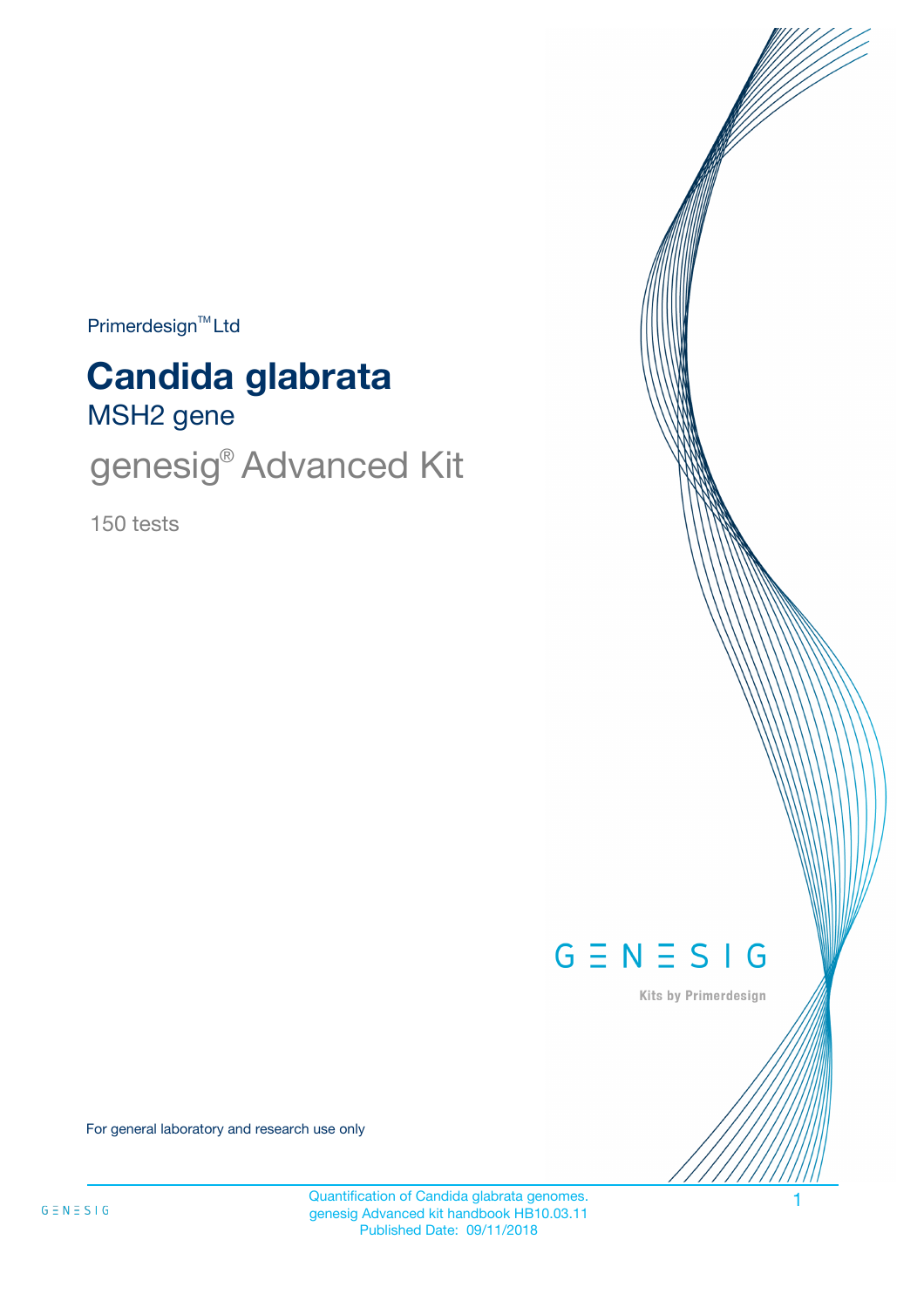## Introduction to Candida glabrata

In the past Candida glabrata was not generally thought of as pathogenic, however with the rise of immunosuppressive treatments, mucosal and systemic infections caused by C.glabrata have increased significantly, particularly in hospitals. C.glabrata (previously known as Torulopsis glabrata or Cryptococcus glabratus) is a haploid yeast belonging to the genus Candida, it is a part of our normal bacterial flora and is an opportunistic pathogen when host immunity is compromised.

Symptoms of a Candida glabrata infection vary depending on the area infected, they are generally the same as those for C.albicans however they may be slightly less severe. It is difficult to diagnose a Candida glabrata infection from a C.albicans infection, a current method being used in addition to microscopic and biochemical methods is matrix-assisted laser desorption/ionization time-of-flight mass spectrometry (MALDI-TOF MS).

Genetically C.glabrata is most closely related to baker's yeast Saccharomyces cerevisia than other Candida species. However it has adaptations from baker's yeast which allow it to cause infection e.g. virulence factors.

A significant virulence factor of C.glabrata is adherence, its cell surface hydrophobicity (which affects specific adherence through the interaction of adhesion receptors) has been found to be less influenced by the environment than that of C.albicans. The genome of C.glabrata has numerous genes encoding predicted glycosyphosphatidylinositol (GPI)-anchored adhesionlike cell wall proteins. These genes vary greatly within the species, there are approximately 60 -80 adhesins in different strains. C.glabrata is able to undergo rapid adaptive transcriptional reprogramming when faced with dynamic environmental conditions and has a robust resistance to both nutrient starvation and oxidative stress.

C.glabrata is more resistant to treatment with antifungal agents than C.albicans and can evolve to be resistant to antifungal treatments more easily. Resistance to the class of azoles is between 5 and 20% depending on geographical area.

Real time PCR will be extremely useful in easily Identifying Candida glabrata quickly and accurately.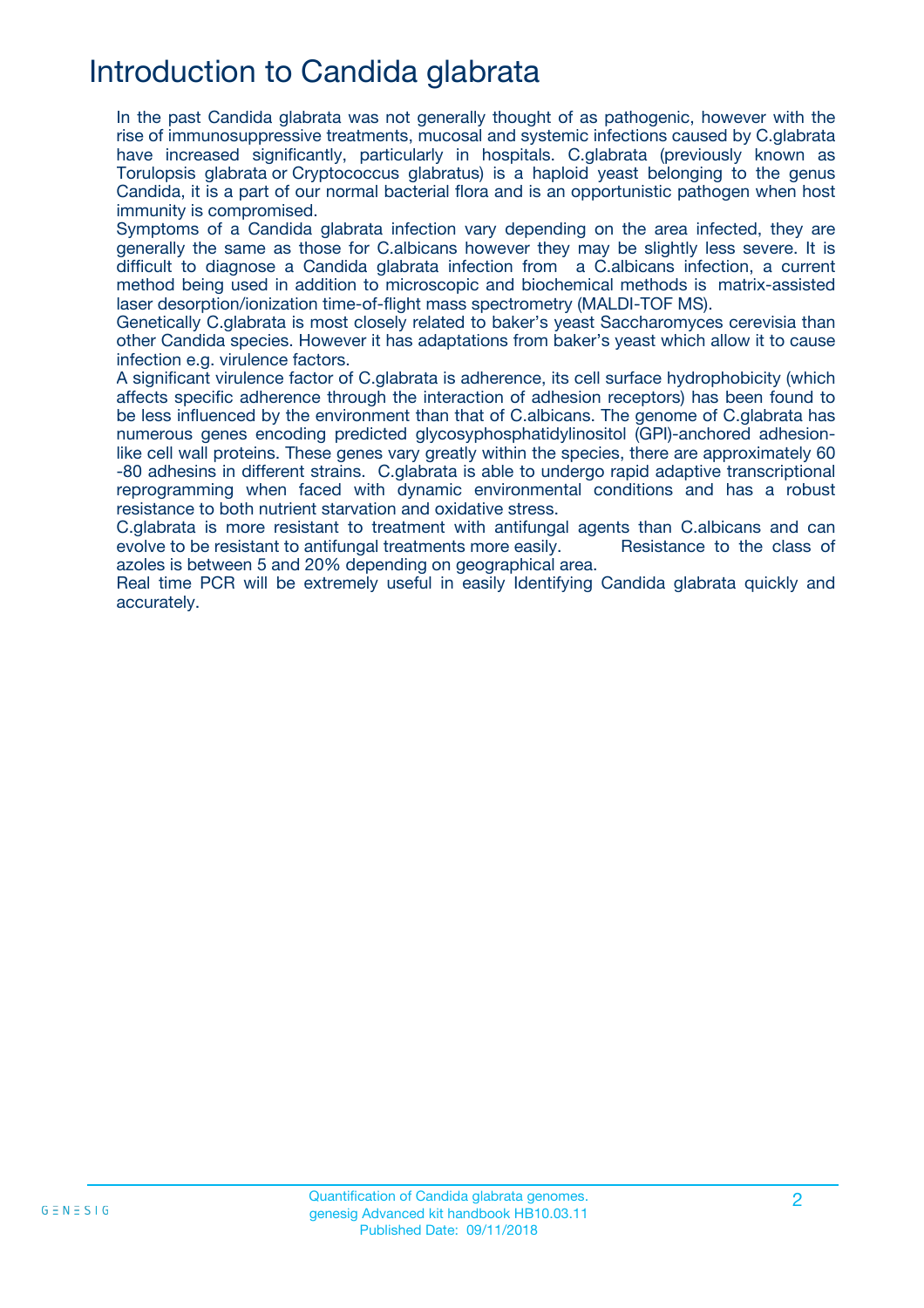# **Specificity**

The Primerdesign genesig Kit for Candida glabrata (C.glabrata) genomes is designed for the in vitro quantification of C.glabrata genomes. The kit is designed to have a broad detection profile. Specifically, the primers represent 100% homology with over 95% of the NCBI database reference sequences available at the time of design.

The dynamics of genetic variation means that new sequence information may become available after the initial design. Primerdesign periodically reviews the detection profiles of our kits and when required releases new versions.

If you require further information, or have a specific question about the detection profile of this kit then please send an e.mail to enquiry@primerdesign.co.uk and our bioinformatics team will answer your question.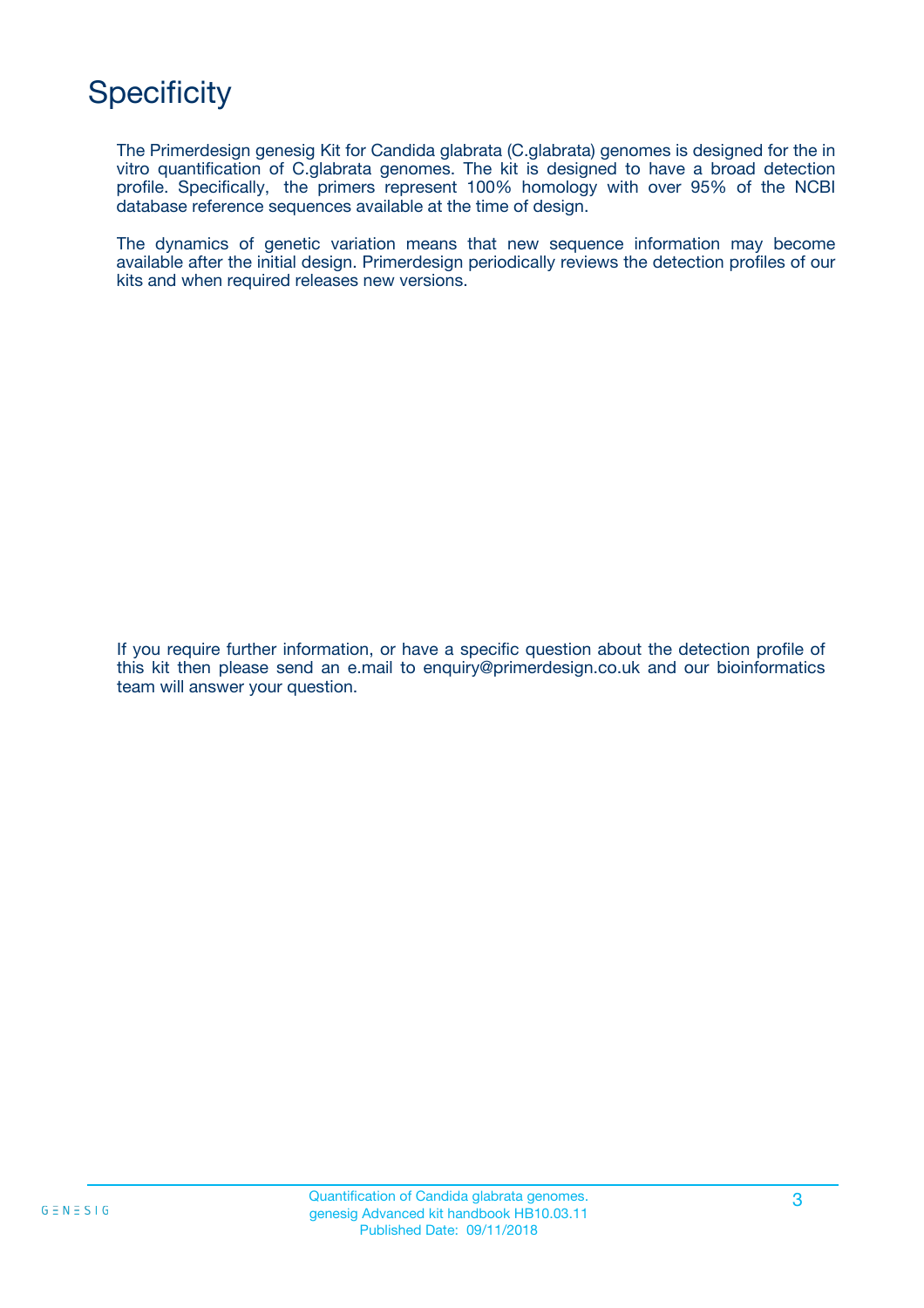## Kit contents

- **C.glabrata specific primer/probe mix (150 reactions BROWN)** FAM labelled
- **C.glabrata positive control template (for Standard curve RED)**
- **Internal extraction control primer/probe mix (150 reactions BROWN)** VIC labelled as standard
- **Internal extraction control DNA (150 reactions BLUE)**
- **Endogenous control primer/probe mix (150 reactions BROWN)** FAM labelled
- **RNase/DNase free water (WHITE)** for resuspension of primer/probe mixes
- **Template preparation buffer (YELLOW)** for resuspension of internal control template, positive control template and standard curve preparation

### Reagents and equipment to be supplied by the user

#### **Real-time PCR Instrument**

#### **Extraction kit**

This kit is recommended for use with genesig Easy DNA/RNA extraction kit. However, it is designed to work well with all processes that yield high quality RNA and DNA with minimal PCR inhibitors.

#### **oasig**TM **lyophilised or Precision**®**PLUS 2X qPCR Master Mix**

This kit is intended for use with oasig or PrecisionPLUS2X qPCR Master Mix.

**Pipettors and Tips**

**Vortex and centrifuge**

#### **Thin walled 1.5 ml PCR reaction tubes**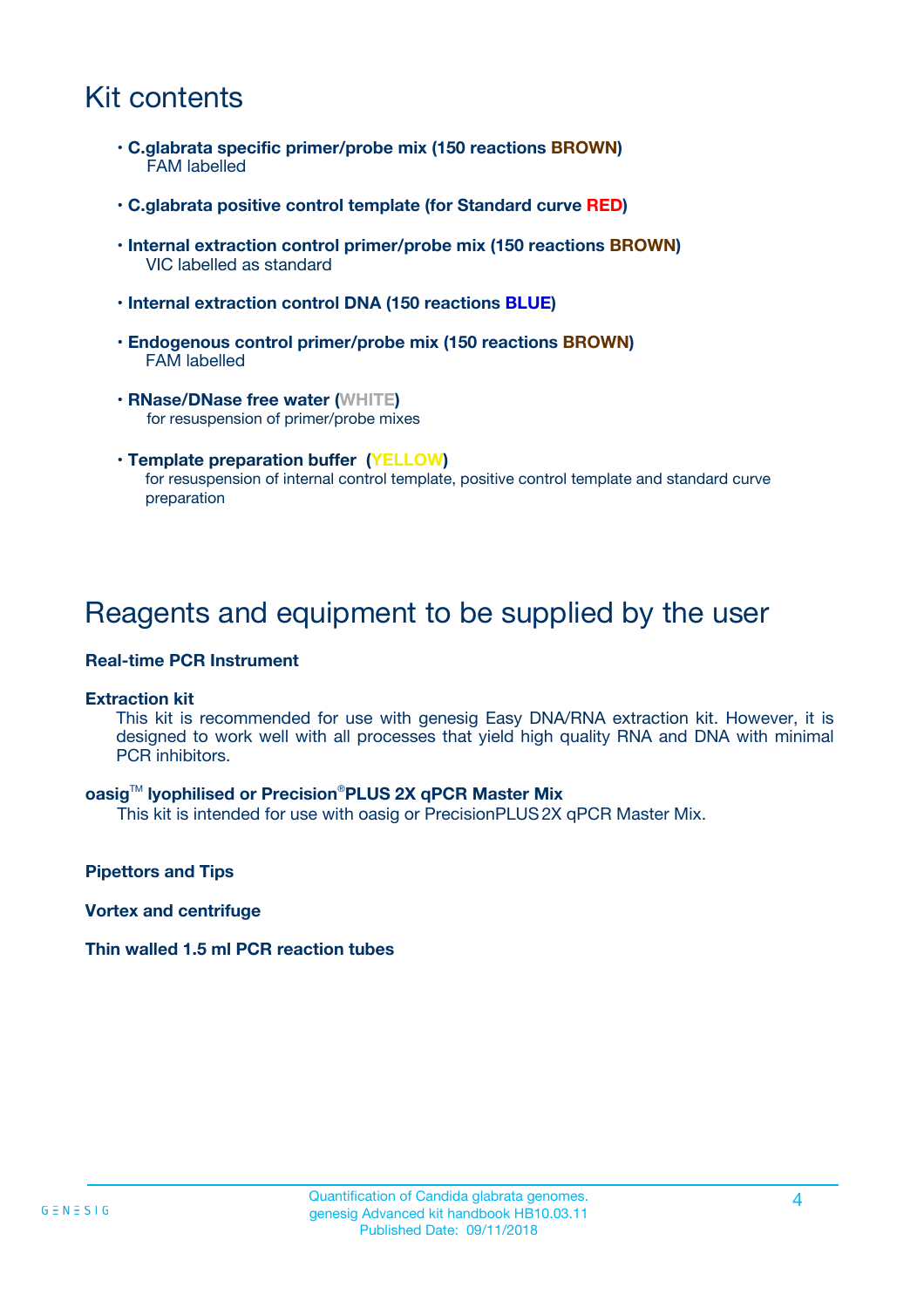### Kit storage and stability

This kit is stable at room temperature but should be stored at -20ºC on arrival. Once the lyophilised components have been resuspended they should not be exposed to temperatures above -20°C for longer than 30 minutes at a time and unnecessary repeated freeze/thawing should be avoided. The kit is stable for six months from the date of resuspension under these circumstances.

If a standard curve dilution series is prepared this can be stored frozen for an extended period. If you see any degradation in this serial dilution a fresh standard curve can be prepared from the positive control.

Primerdesign does not recommend using the kit after the expiry date stated on the pack.

### Suitable sample material

All kinds of sample material suited for PCR amplification can be used. Please ensure the samples are suitable in terms of purity, concentration, and DNA integrity (An internal PCR control is supplied to test for non specific PCR inhibitors). Always run at least one negative control with the samples. To prepare a negative-control, replace the template DNA sample with RNase/DNase free water.

### Dynamic range of test

Under optimal PCR conditions genesig C.glabrata detection kits have very high priming efficiencies of >95% and can detect less than 100 copies of target template.

### Notices and disclaimers

This product is developed, designed and sold for research purposes only. It is not intended for human diagnostic or drug purposes or to be administered to humans unless clearly expressed for that purpose by the Food and Drug Administration in the USA or the appropriate regulatory authorities in the country of use. During the warranty period Primerdesign genesig detection kits allow precise and reproducible data recovery combined with excellent sensitivity. For data obtained by violation to the general GLP guidelines and the manufacturer's recommendations the right to claim under guarantee is expired. PCR is a proprietary technology covered by several US and foreign patents. These patents are owned by Roche Molecular Systems Inc. and have been sub-licensed by PE Corporation in certain fields. Depending on your specific application you may need a license from Roche or PE to practice PCR. Additional information on purchasing licenses to practice the PCR process may be obtained by contacting the Director of Licensing at Roche Molecular Systems, 1145 Atlantic Avenue, Alameda, CA 94501 or Applied Biosystems business group of the Applera Corporation, 850 Lincoln Centre Drive, Foster City, CA 94404. In addition, the 5' nuclease assay and other homogeneous amplification methods used in connection with the PCR process may be covered by U.S. Patents 5,210,015 and 5,487,972, owned by Roche Molecular Systems, Inc, and by U.S. Patent 5,538,848, owned by The Perkin-Elmer Corporation.

## Trademarks

Primerdesign™ is a trademark of Primerdesign Ltd.

genesig $^\circledR$  is a registered trademark of Primerdesign Ltd.

The PCR process is covered by US Patents 4,683,195, and 4,683,202 and foreign equivalents owned by Hoffmann-La Roche AG. BI, ABI PRISM® GeneAmp® and MicroAmp® are registered trademarks of the Applera Genomics (Applied Biosystems Corporation). BIOMEK® is a registered trademark of Beckman Instruments, Inc.; iCycler™ is a registered trademark of Bio-Rad Laboratories, Rotor-Gene is a trademark of Corbett Research. LightCycler™ is a registered trademark of the Idaho Technology Inc. GeneAmp®, TaqMan® and AmpliTaqGold® are registered trademarks of Roche Molecular Systems, Inc., The purchase of the Primerdesign™ reagents cannot be construed as an authorization or implicit license to practice PCR under any patents held by Hoffmann-LaRoche Inc.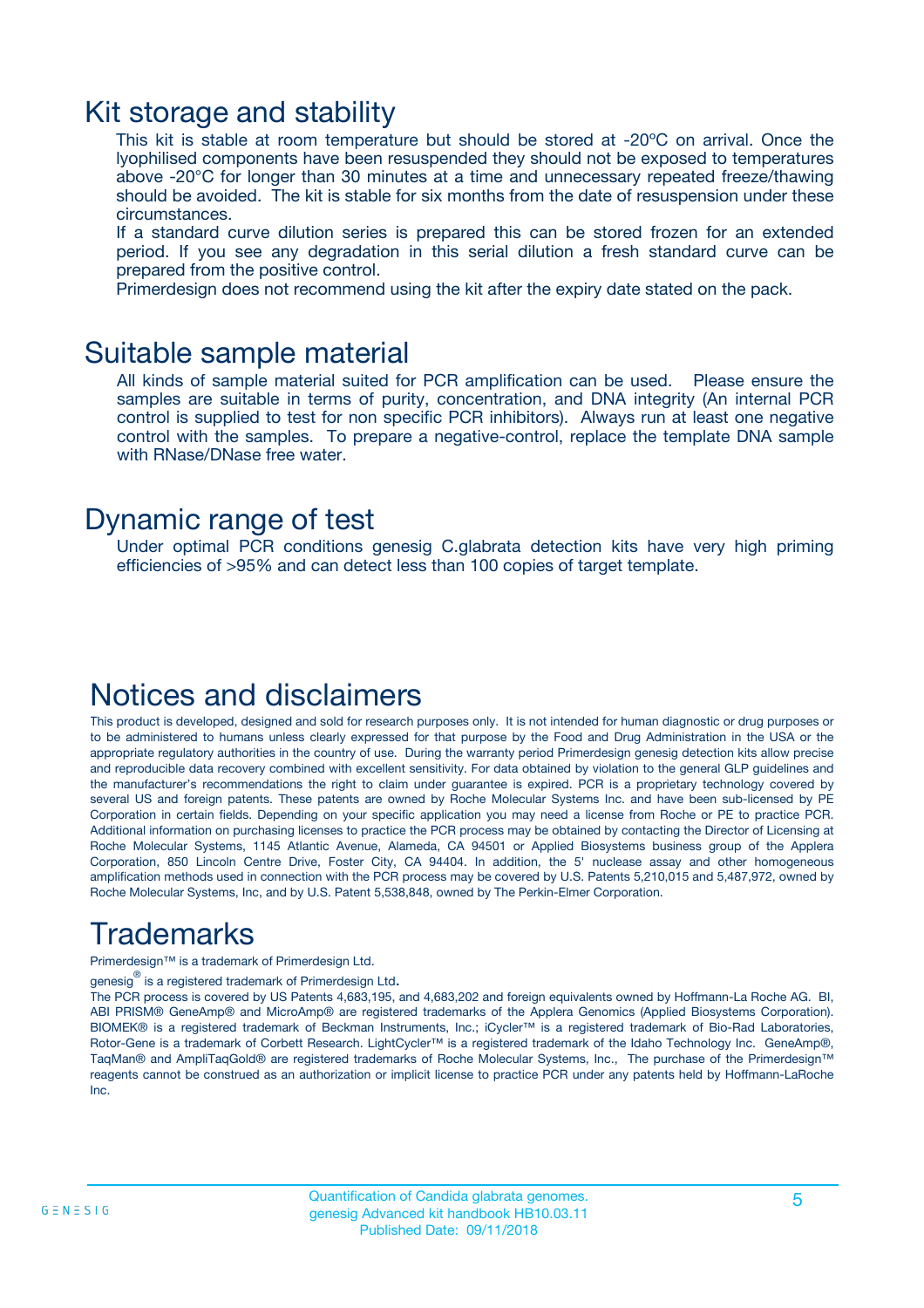### Principles of the test

#### **Real-time PCR**

A C.glabrata specific primer and probe mix is provided and this can be detected through the FAM channel.

The primer and probe mix provided exploits the so-called TaqMan® principle. During PCR amplification, forward and reverse primers hybridize to the C.glabrata DNA. A fluorogenic probe is included in the same reaction mixture which consists of a DNA probe labeled with a 5`-dye and a 3`-quencher. During PCR amplification, the probe is cleaved and the reporter dye and quencher are separated. The resulting increase in fluorescence can be detected on a range of qPCR platforms.

#### **Positive control**

For copy number determination and as a positive control for the PCR set up, the kit contains a positive control template. This can be used to generate a standard curve of C.glabrata copy number / Cq value. Alternatively the positive control can be used at a single dilution where full quantitative analysis of the samples is not required. Each time the kit is used, at least one positive control reaction must be included in the run. A positive result indicates that the primers and probes for detecting the target C.glabrata gene worked properly in that particular experimental scenario. If a negative result is obtained the test results are invalid and must be repeated. Care should be taken to ensure that the positive control does not contaminate any other kit component which would lead to false-positive results. This can be achieved by handling this component in a Post PCR environment. Care should also be taken to avoid cross-contamination of other samples when adding the positive control to the run. This can be avoided by sealing all other samples and negative controls before pipetting the positive control into the positive control well.

#### **Negative control**

To validate any positive findings a negative control reaction should be included every time the kit is used. For this reaction the RNase/DNase free water should be used instead of template. A negative result indicates that the reagents have not become contaminated while setting up the run.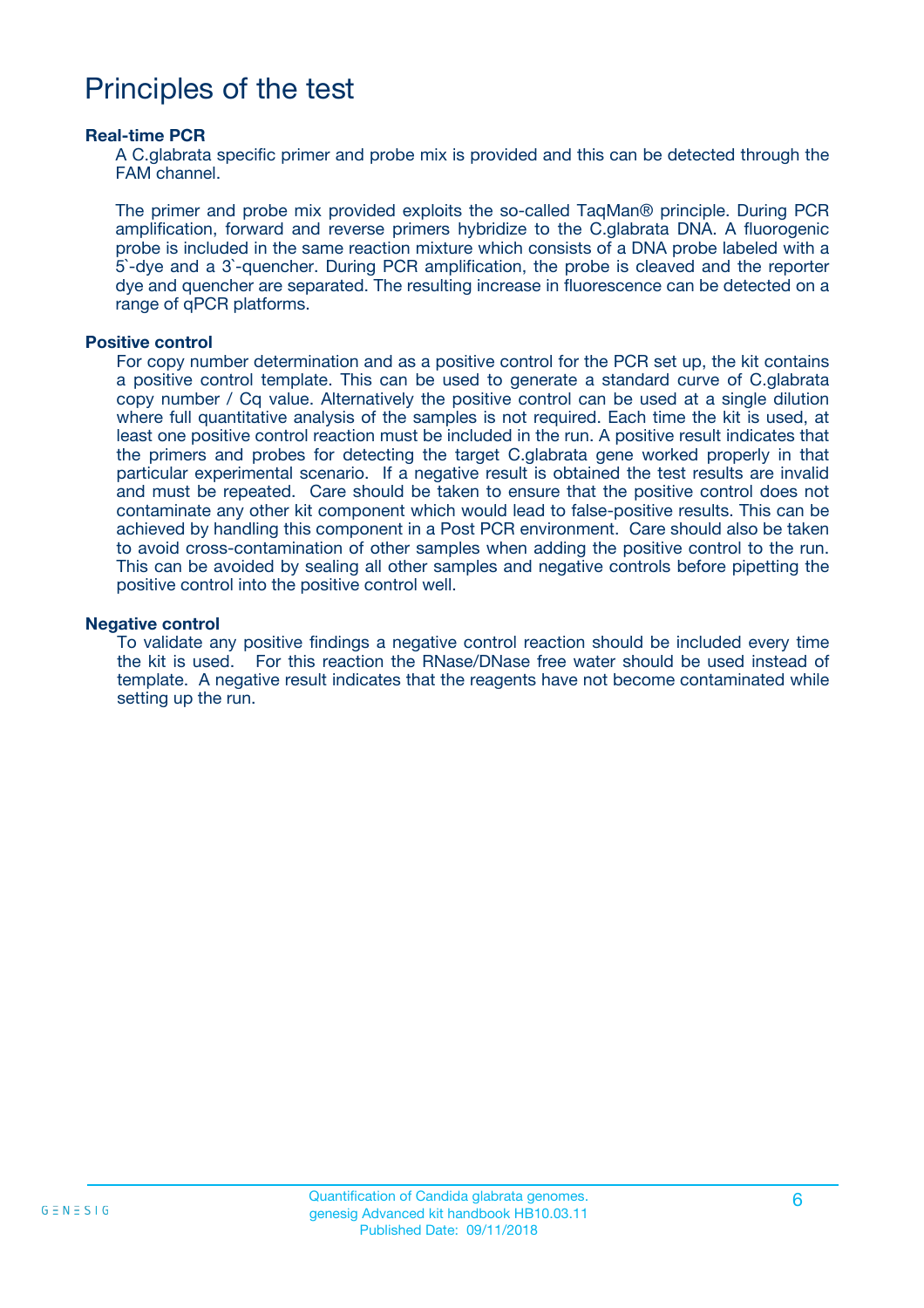#### **Internal DNA extraction control**

When performing DNA extraction, it is often advantageous to have an exogenous source of DNA template that is spiked into the lysis buffer. This control DNA is then co-purified with the sample DNA and can be detected as a positive control for the extraction process. Successful co-purification and qPCR for the control DNA also indicates that PCR inhibitors are not present at a high concentration.

A separate primer and probe mix are supplied with this kit to detect the exogenous DNA using qPCR. The primers are present at PCR limiting concentrations which allows multiplexing with the target sequence primers. Amplification of the control DNA does not interfere with detection of the C.glabrata target DNA even when present at low copy number. The Internal control is detected through the VIC channel and gives a Cq value of 28+/-3.

#### **Endogenous control**

To confirm extraction of a valid biological template, a primer and probe mix is included to detect an endogenous gene. Detection of the endogenous control is through the FAM channel and it is NOT therefore possible to perform a multiplex with the C.glabrata primers. A poor endogenous control signal may indicate that the sample did not contain sufficient biological material.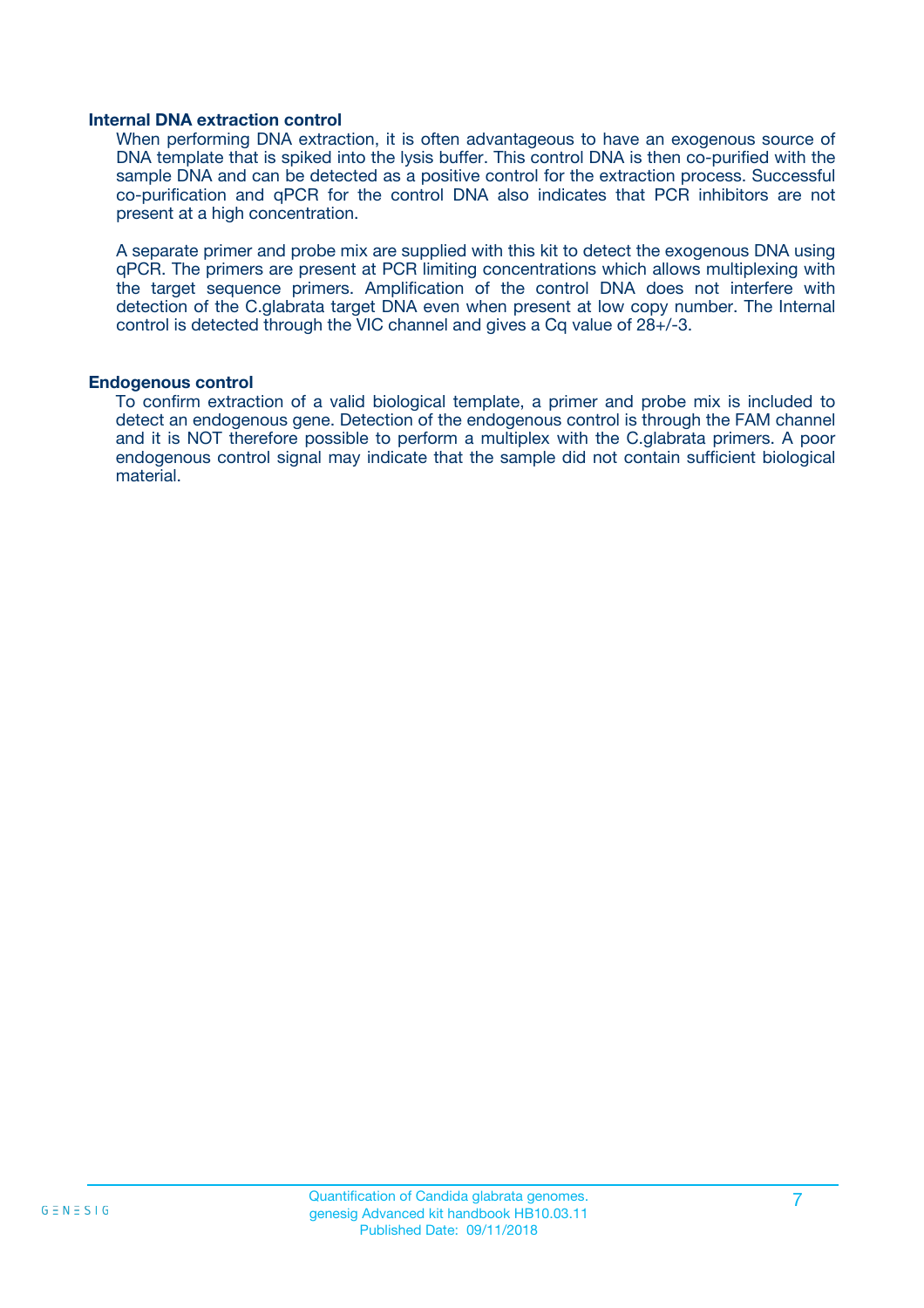### Resuspension protocol

To minimize the risk of contamination with foreign DNA, we recommend that all pipetting be performed in a PCR clean environment. Ideally this would be a designated PCR lab or PCR cabinet. Filter tips are recommended for all pipetting steps.

- **1. Pulse-spin each tube in a centrifuge before opening.** This will ensure lyophilised primer and probe mix is in the base of the tube and is not spilt upon opening the tube.
- **2. Resuspend the primer/probe mixes in the RNase/DNase free water supplied, according to the table below:**

To ensure complete resuspension, vortex each tube thoroughly.

| Component - resuspend in water                       |          |  |
|------------------------------------------------------|----------|--|
| <b>Pre-PCR pack</b>                                  |          |  |
| C.glabrata primer/probe mix (BROWN)                  | $165$ µl |  |
| Internal extraction control primer/probe mix (BROWN) | $165$ µl |  |
| Endogenous control primer/probe mix (BROWN)          | 165 µl   |  |

**3. Resuspend the internal control template and positive control template in the template preparation buffer supplied, according to the table below:** To ensure complete resuspension, vortex each tube thoroughly.

| Component - resuspend in template preparation buffer |  |  |  |
|------------------------------------------------------|--|--|--|
| <b>Pre-PCR heat-sealed foil</b>                      |  |  |  |
| Internal extraction control DNA (BLUE)               |  |  |  |
| <b>Post-PCR heat-sealed foil</b>                     |  |  |  |
| C.glabrata Positive Control Template (RED) *         |  |  |  |

\* This component contains high copy number template and is a VERY significant contamination risk. It must be opened and handled in a separate laboratory environment, away from the other components.

### DNA extraction

The internal extraction control DNA can be added either to the DNA lysis/extraction buffer or to the DNA sample once it has been resuspended in lysis buffer.

**DO NOT add the internal extraction control DNA directly to the unprocessed biological sample as this will lead to degradation and a loss in signal.**

- **1. Add 4µl of the Internal extraction control DNA (BLUE) to each sample in DNA lysis/extraction buffer per sample.**
- **2. Complete DNA extraction according to the manufacturers protocols.**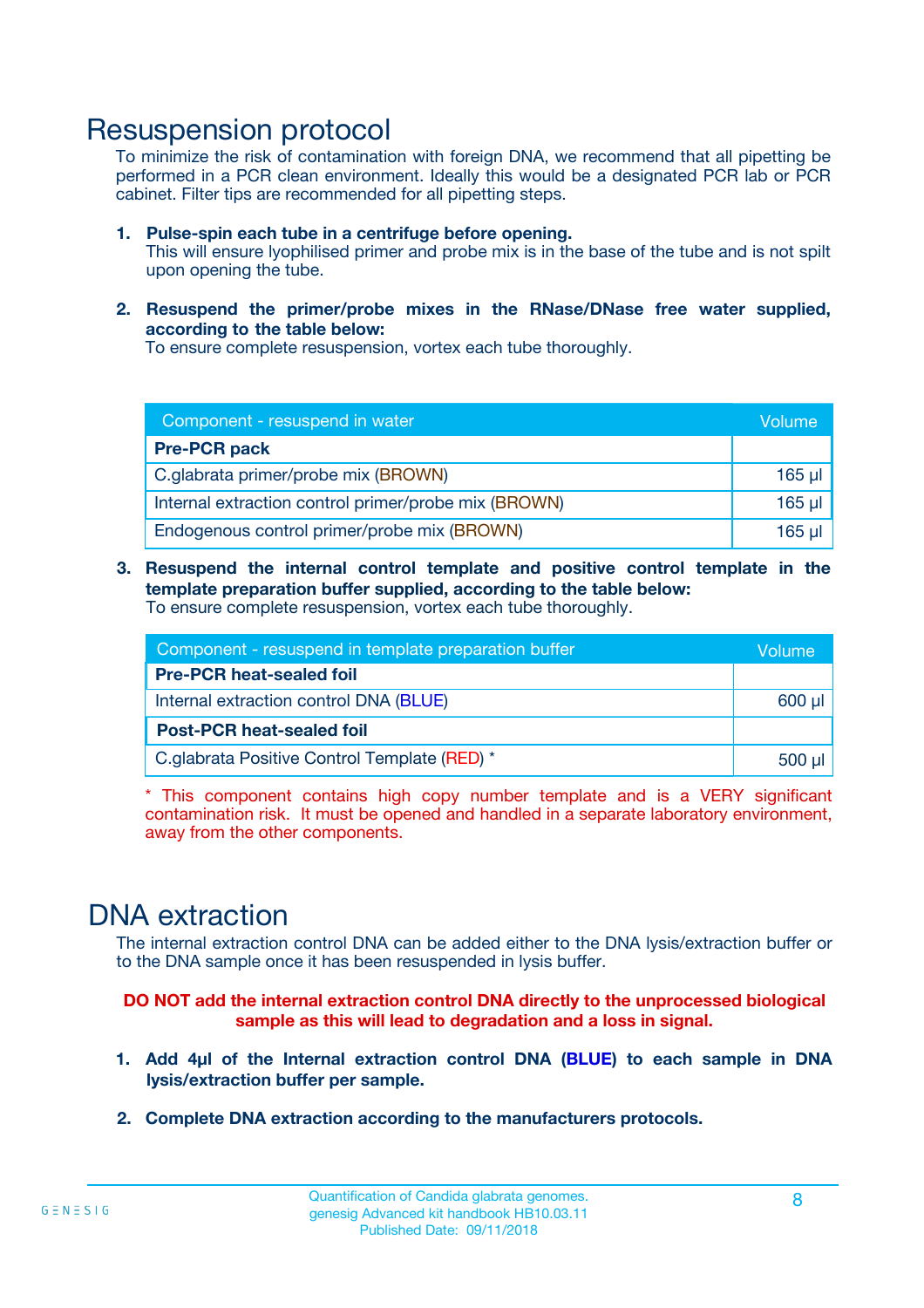# qPCR detection protocol

**1. For each DNA sample prepare a reaction mix according to the table below:** Include sufficient reactions for positive and negative controls.

| Component                                            | Volume   |
|------------------------------------------------------|----------|
| oasig or PrecisionPLUS 2X qPCR Master Mix            | 10 $\mu$ |
| C.glabrata primer/probe mix (BROWN)                  | 1 µl     |
| Internal extraction control primer/probe mix (BROWN) | 1 µl     |
| <b>RNase/DNase free water (WHITE)</b>                | $3 \mu$  |
| <b>Final Volume</b>                                  | 15 µl    |

**2. For each DNA sample prepare an endogenous control reaction according to the table below (Optional):**

**This control reaction will provide useful information regarding the quality of the biological sample.**

| Component                                   | Volume          |
|---------------------------------------------|-----------------|
| oasig or PrecisionPLUS 2X qPCR Master Mix   | 10 <sub>µ</sub> |
| Endogenous control primer/probe mix (BROWN) | 1 µI            |
| <b>RNase/DNase free water (WHITE)</b>       | $4 \mu$         |
| <b>Final Volume</b>                         | 15 µl           |

- **3. Pipette 15µl of each mix into individual wells according to your qPCR experimental plate set up.**
- **4. Prepare sample DNA templates for each of your samples.**
- **5. Pipette 5µl of DNA template into each well, according to your experimental plate set up.**

For negative control wells use 5µl of RNase/DNase free water. The final volume in each well is 20ul.

**6. If a standard curve is included for quantitative analysis, prepare a reaction mix according to the table below:**

| Component                                 | Volume     |
|-------------------------------------------|------------|
| oasig or PrecisionPLUS 2X qPCR Master Mix | $10 \mu$   |
| C.glabrata primer/probe mix (BROWN)       | 1 µI I     |
| <b>RNase/DNase free water (WHITE)</b>     | $4 \mu$    |
| <b>Final Volume</b>                       | $15$ $\mu$ |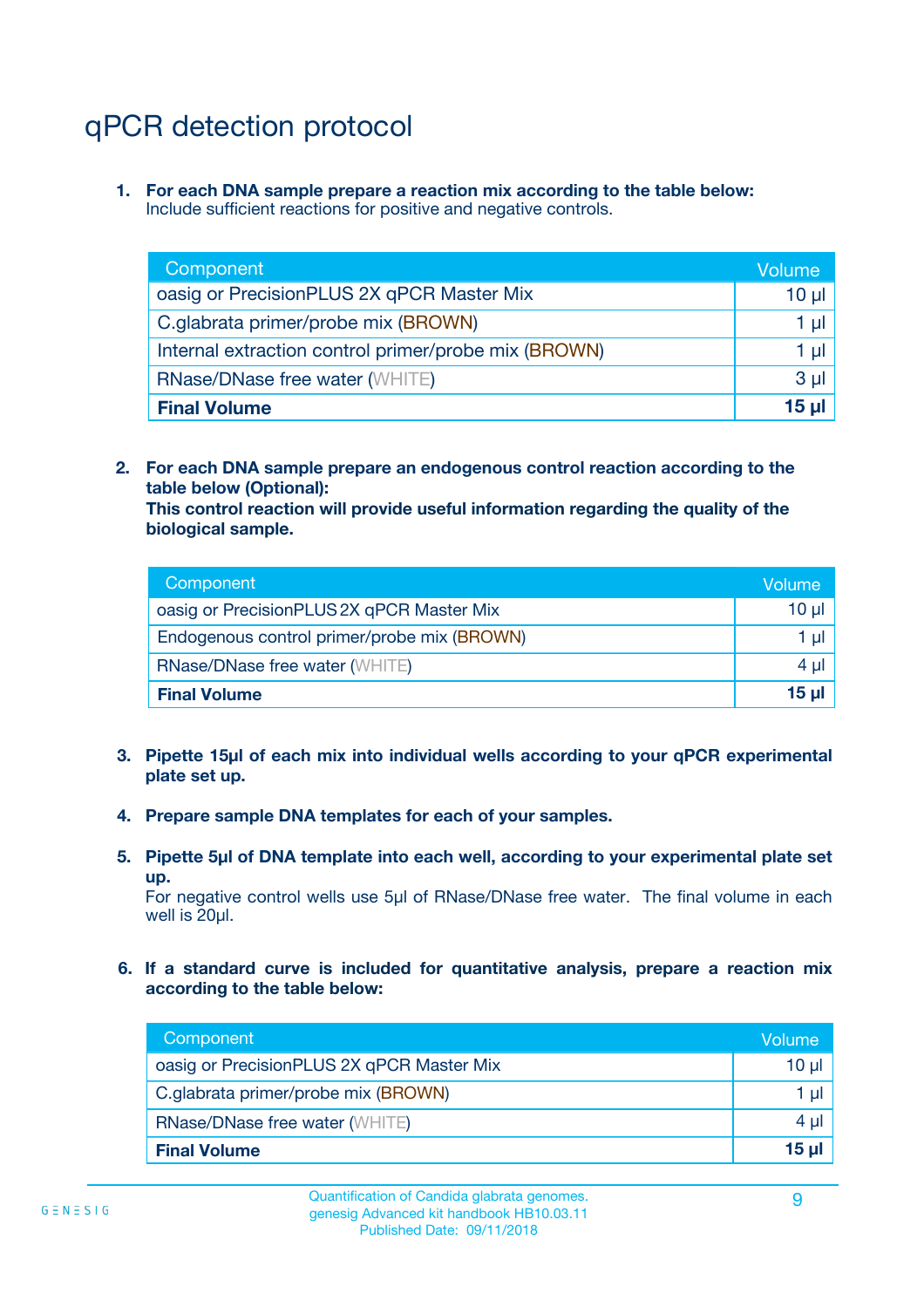#### **7. Preparation of standard curve dilution series.**

- 1) Pipette 90µl of template preparation buffer into 5 tubes and label 2-6
- 2) Pipette 10µl of Positive Control Template (RED) into tube 2
- 3) Vortex thoroughly
- 4) Change pipette tip and pipette 10µl from tube 2 into tube 3
- 5) Vortex thoroughly

Repeat steps 4 and 5 to complete the dilution series

| <b>Standard Curve</b>         | <b>Copy Number</b>     |
|-------------------------------|------------------------|
| Tube 1 Positive control (RED) | $2 \times 10^5$ per µl |
| Tube 2                        | $2 \times 10^4$ per µl |
| Tube 3                        | $2 \times 10^3$ per µl |
| Tube 4                        | $2 \times 10^2$ per µl |
| Tube 5                        | 20 per µl              |
| Tube 6                        | 2 per µl               |

**8. Pipette 5µl of standard template into each well for the standard curve according to your experimental plate set up.**

#### The final volume in each well is 20µl.

## qPCR amplification protocol

Amplification conditions using oasig or PrecisionPLUS 2X qPCR Master Mix.

|             | <b>Step</b>       | <b>Time</b>     | Temp    |
|-------------|-------------------|-----------------|---------|
|             | Enzyme activation | 2 min           | 95 °C   |
| Cycling x50 | Denaturation      | 10 <sub>s</sub> | 95 $°C$ |
|             | DATA COLLECTION * | 60 s            | 60 °C   |

\* Fluorogenic data should be collected during this step through the FAM and VIC channels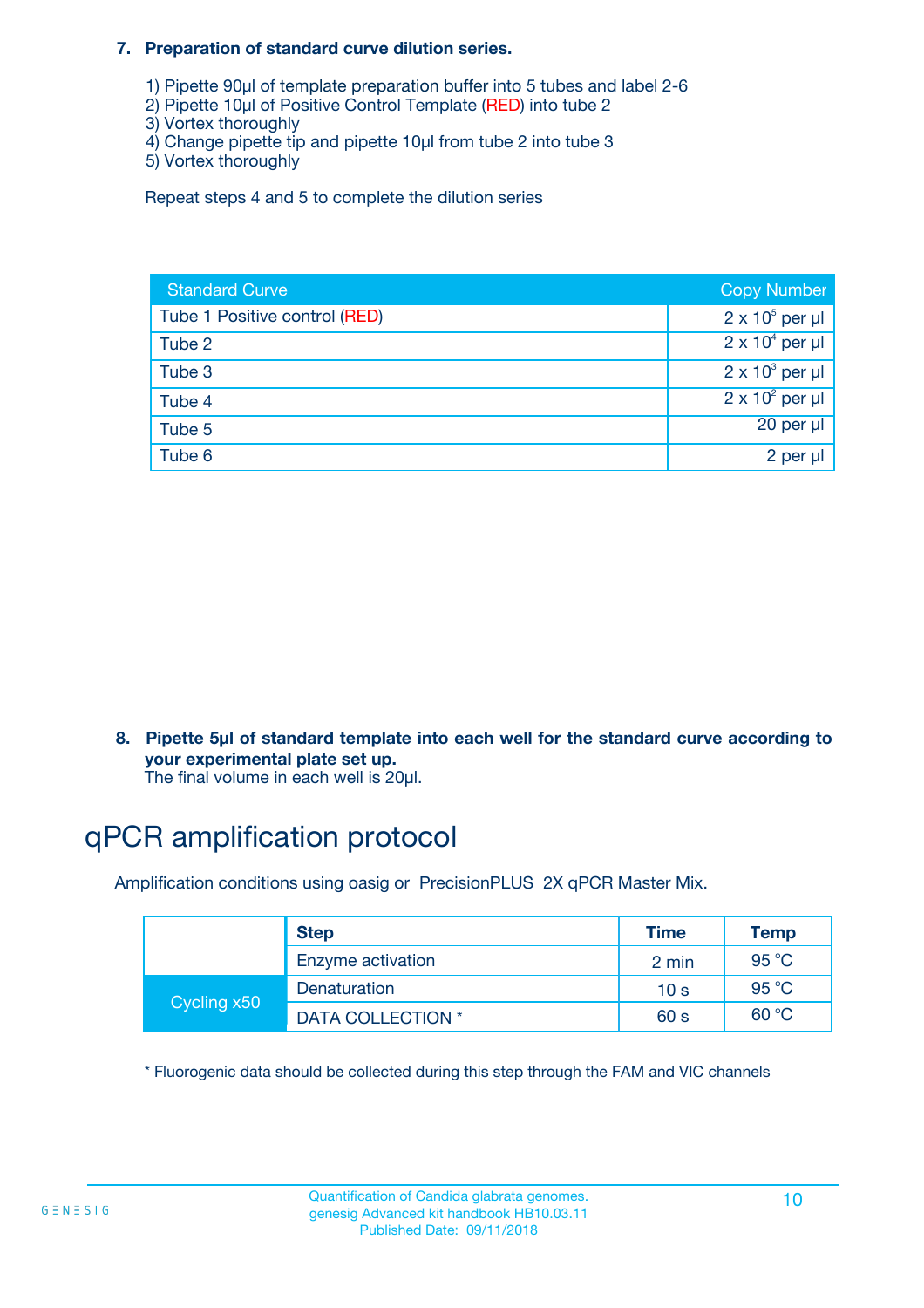# Interpretation of results

| <b>Target</b><br>(FAM) | Internal<br>control<br>(NIC) | <b>Positive</b><br>control | Negative<br>control | Interpretation                                                                                                  |
|------------------------|------------------------------|----------------------------|---------------------|-----------------------------------------------------------------------------------------------------------------|
| $\leq 30$              | $+ 1 -$                      | ÷                          |                     | <b>POSITIVE QUANTITATIVE RESULT</b><br>calculate copy number                                                    |
| > 30                   | ÷                            | ÷                          |                     | <b>POSITIVE QUANTITATIVE RESULT</b><br>calculate copy number                                                    |
| > 30                   |                              | ÷                          |                     | <b>POSITIVE QUALITATIVE RESULT</b><br>do not report copy number as this<br>may be due to poor sample extraction |
|                        | ÷                            | ÷                          |                     | <b>NEGATIVE RESULT</b>                                                                                          |
|                        |                              |                            |                     | <b>EXPERIMENT FAILED</b>                                                                                        |
| $+ 1 -$                | $+ 1 -$                      | ÷                          | $\leq 35$           | due to test contamination                                                                                       |
| $+ 1 -$                | $+ 1 -$                      | ÷                          | > 35                | $\star$                                                                                                         |
|                        |                              | ÷                          |                     | <b>SAMPLE PREPARATION FAILED</b>                                                                                |
|                        |                              |                            |                     | <b>EXPERIMENT FAILED</b>                                                                                        |

Positive control template (**RED**) is expected to amplify between Cq 16 and 23. Failure to satisfy this quality control criterion is a strong indication that the experiment has been compromised.

\*Where the test sample is positive and the negative control is positive with a  $Ca > 35$ , the sample must be reinterpreted based on the relative signal strength of the two results:



If the sample amplifies  $> 5$  Cq earlier than the negative control then the sample should be reinterpreted (via the table above) with the negative control verified as negative.



If the sample amplifies  $< 5$  Cq earlier than the negative control then the positive sample result is invalidated and<br>the result should be determined  $the$  result should be inconclusive due to test contamination. The test for this sample should be repeated.